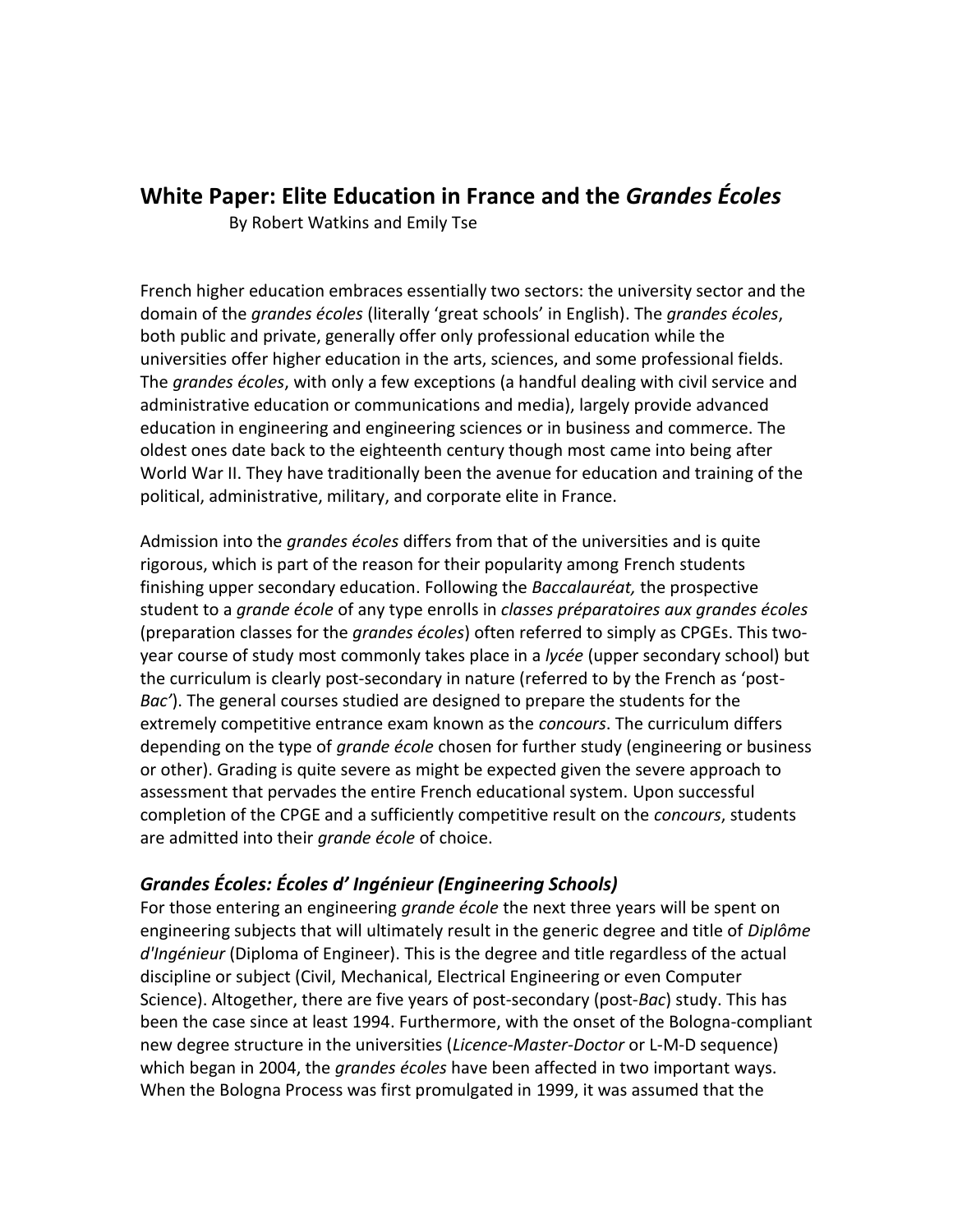professional degrees in signatory countries would remain unaffected and adhere to the traditional structure. While the engineering *grandes écoles* did keep the titles (*Diplôme d'Ingénieur*) and the basic 2+3 configuration (2 years CPGE + 3 years *Dip d'Ing*) which differ from the university L-M-D and 3+2 structure, they did embrace the use of ECTS (European Credit Transfer System) and the degrees were legally equated to the university *Master* degree. Indeed, in addition to the title of *Diplôme d'Ingénieur, grandes écoles* may well add on the diplomas that these are *Grade de Master* (Level of Master). The total number of ECTS credits for the five-year (2+3) experience including the *classes préparatoires* is 300 ECTS or 150 US semester hours.

The *classes préparatoires aux grandes écoles* (known in France as CPGEs) take place in a *lycée* which is the upper secondary school in France. However, these are select *lycées*. So, on the same campus, one finds the upper secondary students studying toward the *Baccalauréat,* as well as those who have already passed the *Bac* and are now studying for the *concours* to get into the engineering (or business) *grande école* of their choice. The curriculum for the engineering CPGE consists of two years of study in mathematics, physics, chemistry, technology, engineering depending on the track chosen (Mathematics & Physics; Physics, Chemistry & Engineering; or Physics, Technology & Engineering). There will also be some time spent on Literature and Philosophy. The study load over two years will exceed 1800 hours (compared to 1300-1400 in a science program in a university). While the study is accumulating 120 ECTS credits, students are also preparing for the *concours*, the *grande école* entrance exam, success on which determines admission into a *grande école*, and particularly the *grande école* of choice.

Upon successful admission into the engineering *grande école*, the student then studies for three years (180 ECTS on top of the 120 already achieved with the CPGE). The syllabus will vary with the specific engineering track (civil, mechanical, electrical, etc.) but compulsory courses include Mechanical Manufacturing, Theory of Mechanisms, Solid Mechanics, Materials Resistance, Thermodynamics, Fluid Mechanics, Electronics, Logic, Signal Processing, General Automatic Control, Probability and Statistics, Numerical Analysis, Advanced Calculus, Computer Studies, and Culture & Communication. The completion of all three years results in the award of the degree *Diplome d'Ingenieur* and often the designation *Grade de Master*. Due to the elite nature of the *grandes écoles*, graduates seldom continue on to higher academic levels but immediately enter private or public employment. They are eligible to pursue a *Mastère Spécialisé* (one-year post *grande école* study), but, again, most immediately enter the corporate sector or public service.

When EDGE was first rolled out, EDGE France contained Credential Advice for the *Diplôme d'Ingénieur* that called it comparable to a US bachelor's degree. In 2012 AACRAO was approached by CampusFrance, the office within the French Foreign Ministry that promotes French higher education (comparable to EducationUSA in the US State Department) to participate in a workshop that would examine French engineering with the goal of potentially amending the EDGE Credential Advice for the *Diplôme*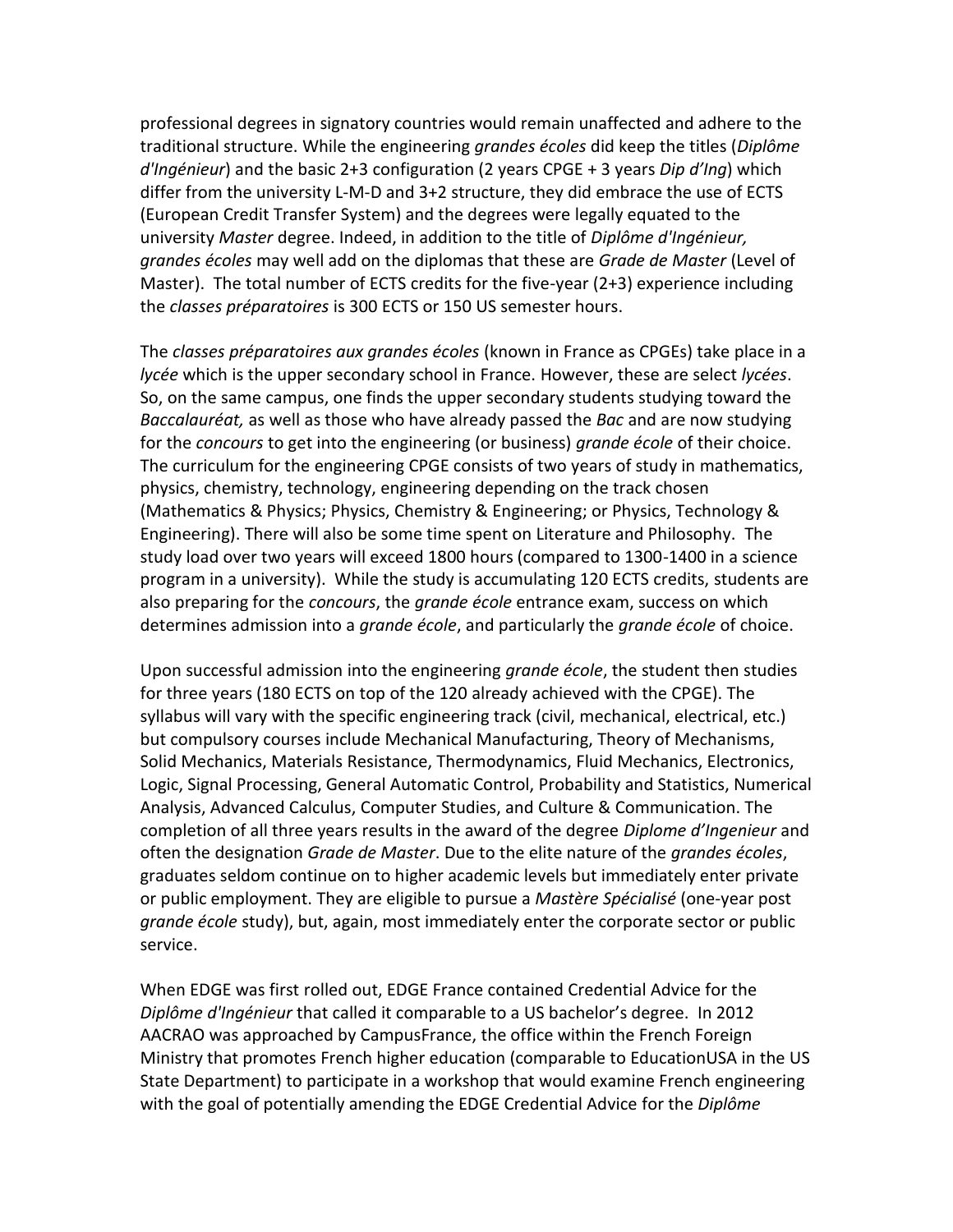*d'Ingénieur* to that of a US master's degree. AACRAO enlisted a group of eight experts on international education, including Mike Reilly who had recently become the new AACRAO Executive Director. The Workshop, entitled "Bridging French and American Higher Education Systems" convened on the campus of the *Institut d'Études Politiques de Paris* (commonly referred to as *Sciences Po*) in Paris. The two-day workshop included presentations by both the American delegation and the French group as well as school site visits. Significant information was provided by the French hosts outlining the details of engineering education, both CPGEs and *grandes écoles Diplôme* studies. At the conclusion, the US group then discussed the information and came to a consensus that the *Diplôme d'Ingénieur* was indeed comparable to a (short) US master's degree. The reasoning points were:

While the *Dip Ing* was a first degree, it is only technically one, given the preceding two years of CPGE (though those do not lead to a degree as such).

The *Dip Ing* is ALWAYS awarded after five years and 300 ECTS (in order to receive *CTI/Commission des Titres d'Ing*é*nieur*/Commission on Engineering Titles accreditation this milestone MUST be met).

The degree is legally comparable in France to the *Master* of the L-M-D university degree sequence and the Bologna-compliant *Master* in France is considered comparable to a US master's degree in EDGE France.

It should be noted that during the meetings in Paris, French colleagues' disagreement was also expressed regarding the credential advice in EDGE regarding the *Licence*, the first three-year university degree, which is not given US bachelor's comparability. In addition, some concern over the EDGE conversion of French grades was indicated by French educators as well. The French grade on a 20-point scale where 10 is the lowest passing grade. Grades 1-9 are failing grades although grades of 8 and 9 are allowed to stand without repeat provided the overall grade for the year on all courses is 10 or better. This practice renders the 8 and 9 grade a de facto US grade of D which is the opinion stated in EDGE. French engineering colleagues preferred to assign a value of a US grade of C to the grades of 9 given the extreme severity of the grading in the engineering *grandes écoles*. They conceded that the EDGE interpretation of grades was correct for universities in France but not for the very rigorous engineering schools.

The group did not see a need to change the advice for the *Licence* which currently indicates three years of credit but not a US bachelor's though clear language and links to the Bologna entry in EDGE which discusses at length the acceptability of three-year Bologna-compliant degrees to US graduate programs should handle this problem. Finally, all stood firm on the grade scale conversions though perhaps some language pointing out to EDGE users the extreme severity of grading in the engineering *grandes écoles* might be in order.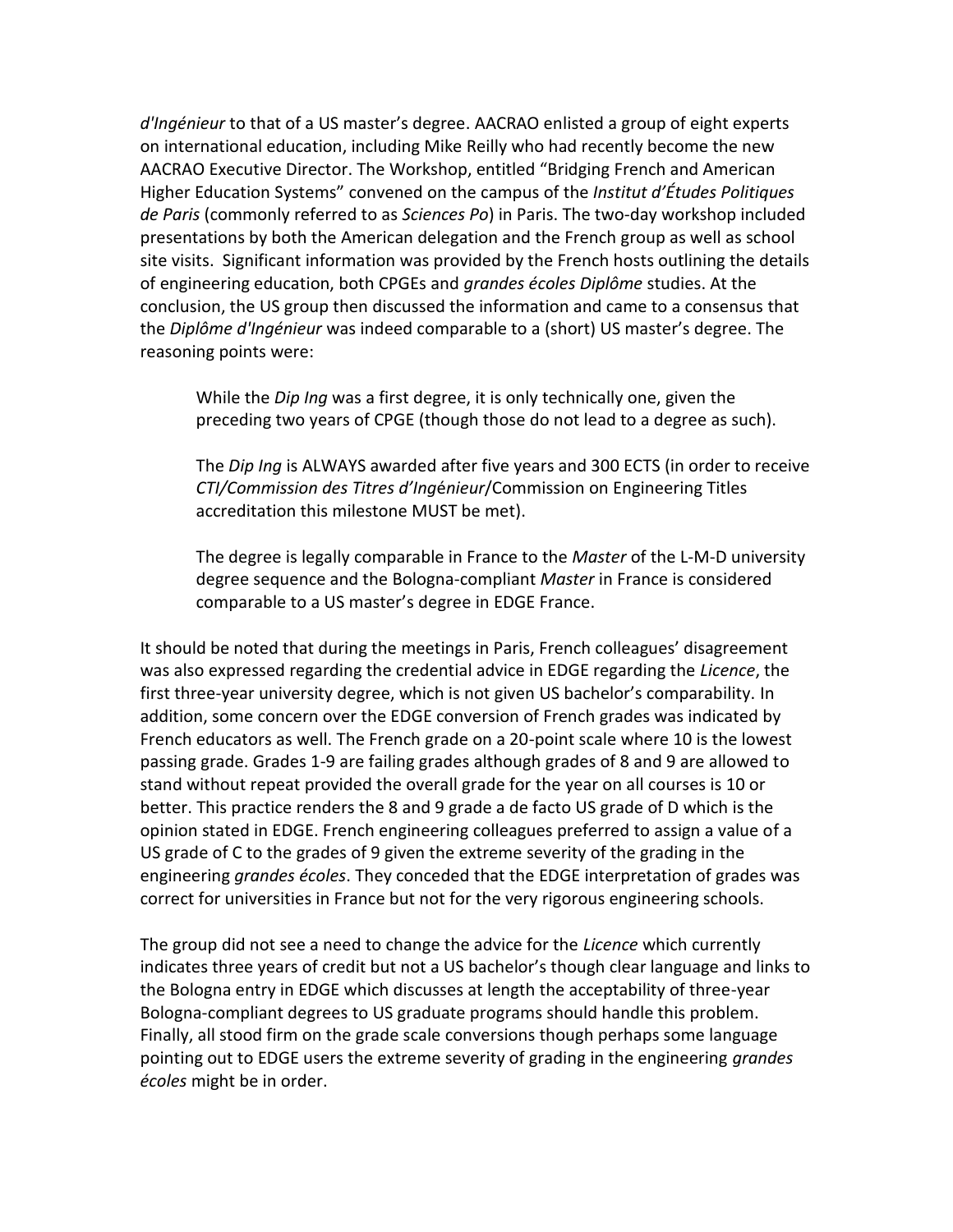Upon returning to the US, those members of the American Delegation involved with EDGE presented the group's findings to the AACRAO International Education Standards Council/IESC and that group voted unanimously to change the advice in EDGE France to reflect the new outcome for Credential#51, the *Diplôme ďIngénieur*:

#### **Credential Description**

3-year postsecondary, 2nd cycle program in engineering

#### **Credential Advice**

The *Diplôme ďIngénieur* represents the attainment of a level of education comparable to a master's degree in engineering in the United States.

#### **Credential Author Notes**

3-year postsecondary,  $2^{nd}$  cycle program in engineering, awarded by an engineering *grande école* accredited by the *Commission des Titres d'Ing*é*nieur CTI* /Commission on Engineering Titles. The 3-year *Diplôme ďIngénieur* concludes 5 years of postbaccalaureate study and 300 ECTS credits (150 semester hours). This degree enables the holder to practice as a professional engineer in France.

This was then communicated to various stakeholders in many forms (AACRAO Annual Meeting sessions, face-to-face meetings with USCIS adjudicators who rely heavily on EDGE, and at AACRAO Summer and Winter Institute Workshops). While the decision affected the advice in EDGE for the engineering *grandes écoles*, it did not extend to the business *grandes écoles*. That problem had to await future research.

# *Grandes Écoles: Écoles* **de Commerce et de Gestion (Business and Management Schools)**

As a follow-up to the workshop on *grandes écoles* in engineering, AACRAO arranged a subsequent series of meetings with the educational authorities in France to explore *grandes écoles* in business*.* The visits took place in April of 2018*.* Present were Melanie Gottlieb, Deputy Director of AACRAO, along with a number of members of IESC, the International Education Standards Council. Representing the French were individuals from the *Ministère de l'Enseignement Supérieur, de la Recherche et de l'Innovation* (Ministry of Higher Education, Research and Innovation) (MESRI), the *Conférence des Présidents d'Université* (Conference of University Presidents) (CPU), and the *Conférence des Directeurs des Ecoles Françaises d'Ingénieurs* (Conference of Deans of French Schools of Engineering) (CDEFI). ESSEC, or *École Supérieur Sciences Économiques et Commerciales,* a leading *grande école* in France*,* also hosted a session on their campus*.* The collective discussions proved to be illuminating and productive.

While the term *grande école* is often associated with educating the elite and study that is particularly rigorous, it was pointed out that the term is unprotected. As such, the label does not represent the same level of quality among all *grandes écoles*. Most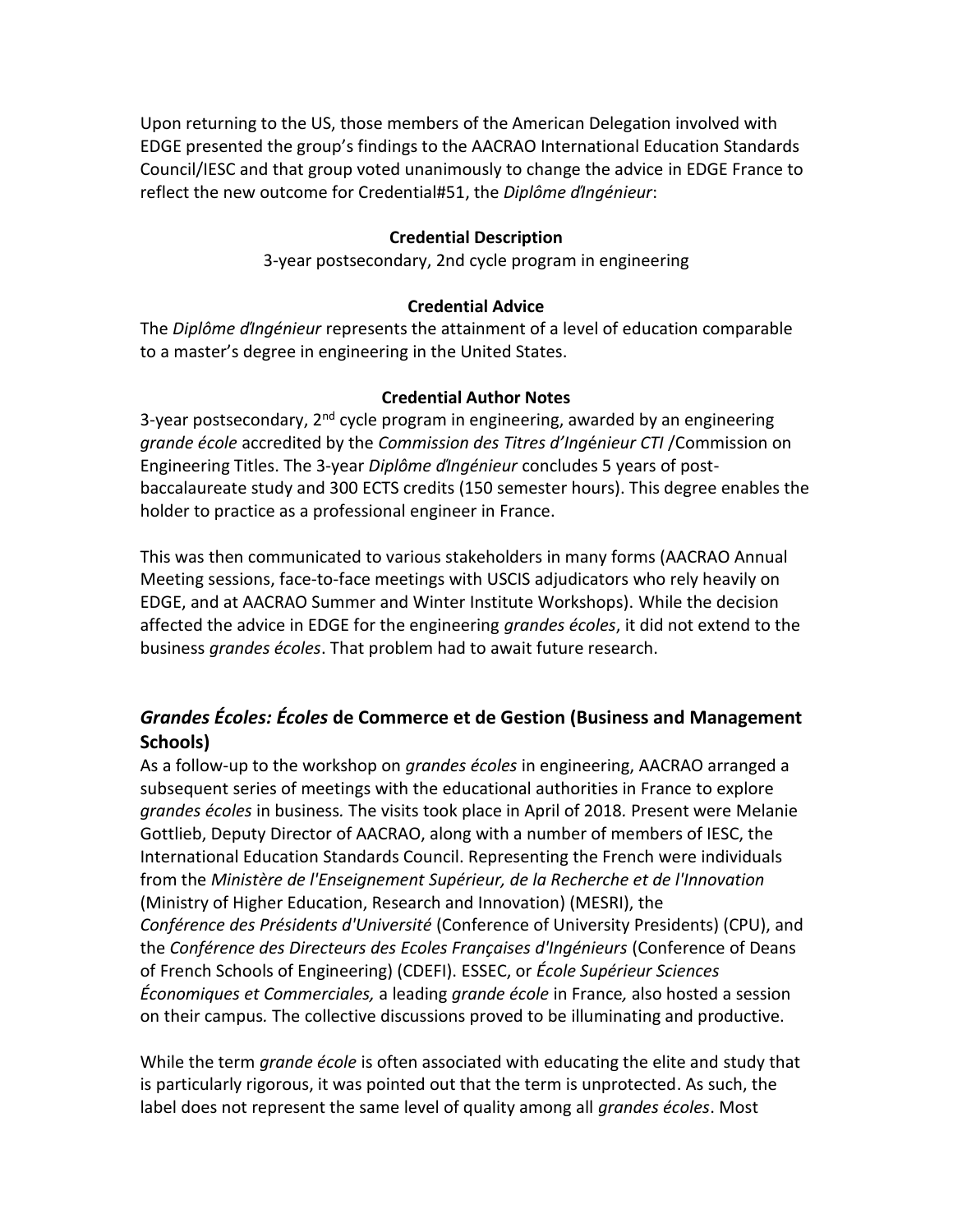business schools are private and are often created by local chambers of commerce to address the industry in their respective regions. Only the schools that meet a certain standard can award the title of *Master*.

*Grandes Écoles* may award a variety of qualifications, such as school-specific diplomas, which are often established to help generate revenue. While some may be well regarded for employment purposes, they are not national diplomas. As a result, they are not recognized at the national level by the *Ministère de l'Enseignement Supérieur, de la Recherche et de l'Innovation* (Ministry of Higher Education, Research and Innovation) (MESRI).

In order to be able to award the *Grade de Master*, one must first be evaluated by *Haut Conseil de l'Évaluation de la Recherche et De l'Enseignement Supérieur* or HCERES (High Council of Evaluation of Research and Higher Education). Only upon a successful review is recognition bestowed by MESRI.

There also exist three entities that represent the interests of higher education institutions in France. Also known as *conferences*, the following organizations represent universities, engineering schools, and *grandes écoles, respectively:*

- *Conférence des Présidents d'Université (CPU)*
- *Conférence des Directeurs des Ecoles Françaises d'Ingénieurs (CDEFI)*
- *Conférence des Grandes Écoles (CGE)*

It is important to note that only the first two, CPU and CDEFI, bear legal status and represent a mark of quality. The third, CGE for *grandes écoles*, is only an association and not a guaranteed indicator of quality. It is possible for a school to be a member of all three *conférences*.

## *Grade de Master*

Prior to the Bologna Process, students earned a *Diplôme de Grande École* upon graduation from *grandes écoles* in business. However, the formal name of the degree is now *Grade de Master*. Like its counterpart in engineering, the *Diplôme d'Ingénieur,* it is always five years in length and 300 ECTS credits. This sequence is also referred to as *Baccalauréat* + 5 or Bac + 5. The most common route is two years of classes *préparatoires aux grandes écoles* (CPGE), *or classes prépas* (preparatory classes)*,*  followed by three years at the *grande école.* However, there is also a less commonly taken route, whereby students complete a 5-year *Diplôme de Grande École / Grade de Master,* directly after the *Baccalauréat*, at the *grande école.*

Nevertheless, like the *classes prépas* (preparatory classes) for engineering schools, the CPs for business schools also have tracks with specific areas of focus. The two-year CP studies, leading to 120 ECTS credits, concentrate on economics and commerce; however, they fall into the scientific/mathematics, economic, or technological tracks. The post-CP period, which is three years in length and covers 180 ECTS credits, is internally comprised of the one-year pre-*Master* and the two-year *Master*.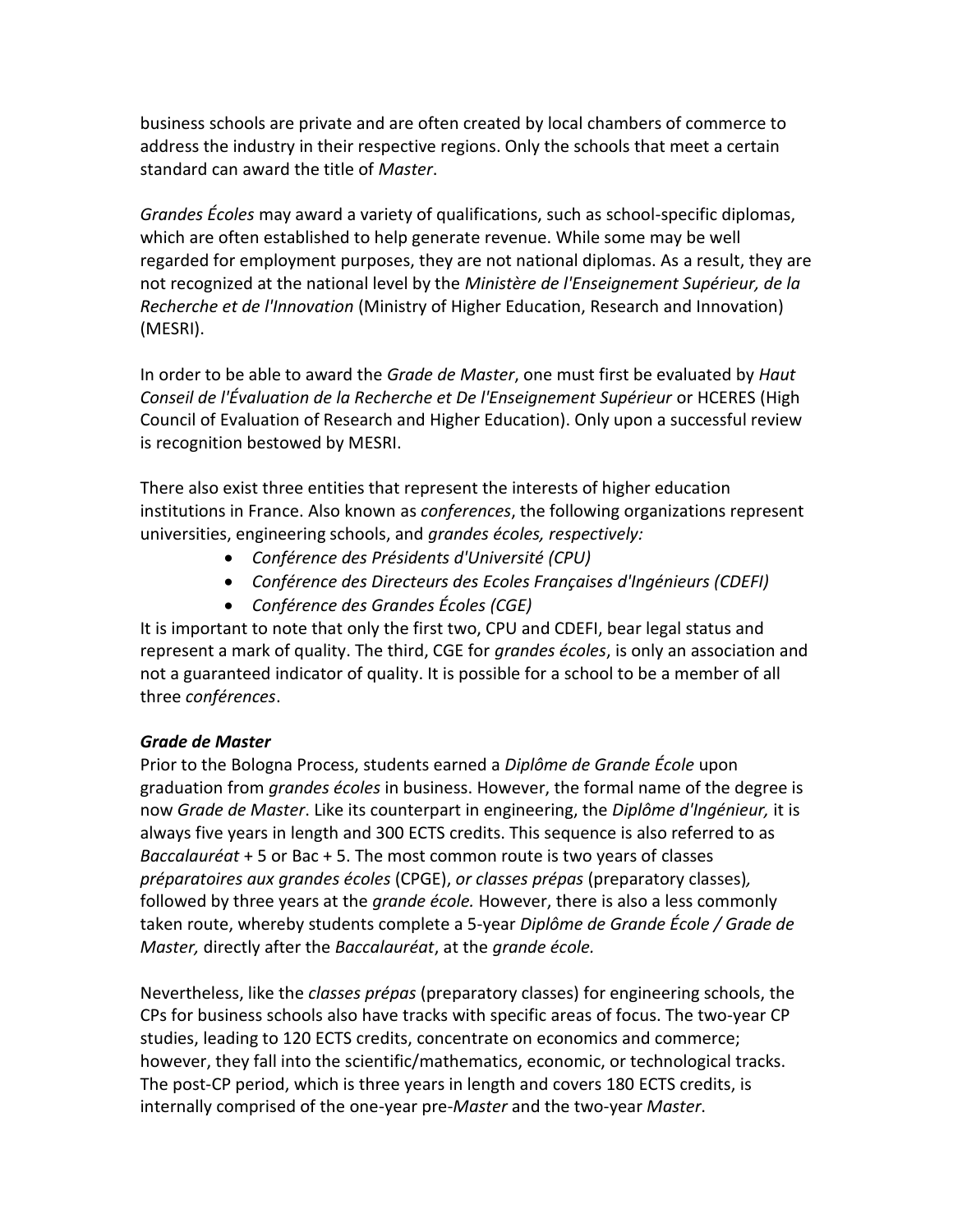Over the years, qualifications similar to the *Master*, whether in name and/or level, have been found in the French educational system. Below is a summary of such terms.

- *Maîtrise:* A pre-Bologna qualification, awarded by universities upon completion of 1 year of study after the *Licence.* Bac + 4.
- *Magistère*: A pre-Bologna qualification, awarded by universities as the counterpart to the *Diplôme de Grande École* or the *Diplôme d'Ingénieur.* Granted upon completion of 3 years of study, following the *Diplôme d'Études Universitaires Générales* (Diploma of General University Studies) (DEUG). Intended to attract bright students who would normally seek admission to *grandes écoles.* Bac + 5.
- *Mastère*: A 12-month qualification awarded by *grandes écoles,* following the *Diplôme d'Ingénieur, the Diplôme de Grande École,* or the *Diplôme d'Études Approfondies* (Diploma of Advanced Studies) (DEA). Introduced in 1986, the *Mastère* may also be referred to as MS *Mastère Spécialisé* and also includes an internship. Bac + 6.
- *Mastaire:* A term created in 1999 to represent the Bologna compliant second-cycle qualification or Bac + 5*. Qualifications such as the Diplôme de Grande École,* the *Diplôme d'Études Approfondies* (Diploma of Advanced Studies) (DEA) and the *Diplôme d'Études Supérieures Spécialisées* (Diploma of Specialized Studies) (DESS) were eventually retired. *The term Mastaire was replaced by Master* in 2002.
- *Master:* Introduced in 2002 to refer to the Bologna compliant second-cycle qualification that typically follows the *Licence*. The first year of the twoyear program is often referred to as M1 and the second year as M2. Also includes such Bac + 5 qualifications as the Master of Science and such Bac + 6 qualifications as the Master of Business Administration (MBA).

## **New Credential in EDGE France**

Based on the work previously conducted on the engineering *grandes écoles*, and the recent research in-country with the *grandes écoles*, a proposed entry for the Credentials Screen in EDGE France was placed before the IESC. The group reviewed and approved the entry and the *Diplôme de Grande École/Grade de Master* was duly added as Credential #52 in EDGE France. That entry appears below:

## **Credential Description**

Three-year postsecondary second cycle program in Business, awarded by a business *grande école*.

## **Credential Advice**